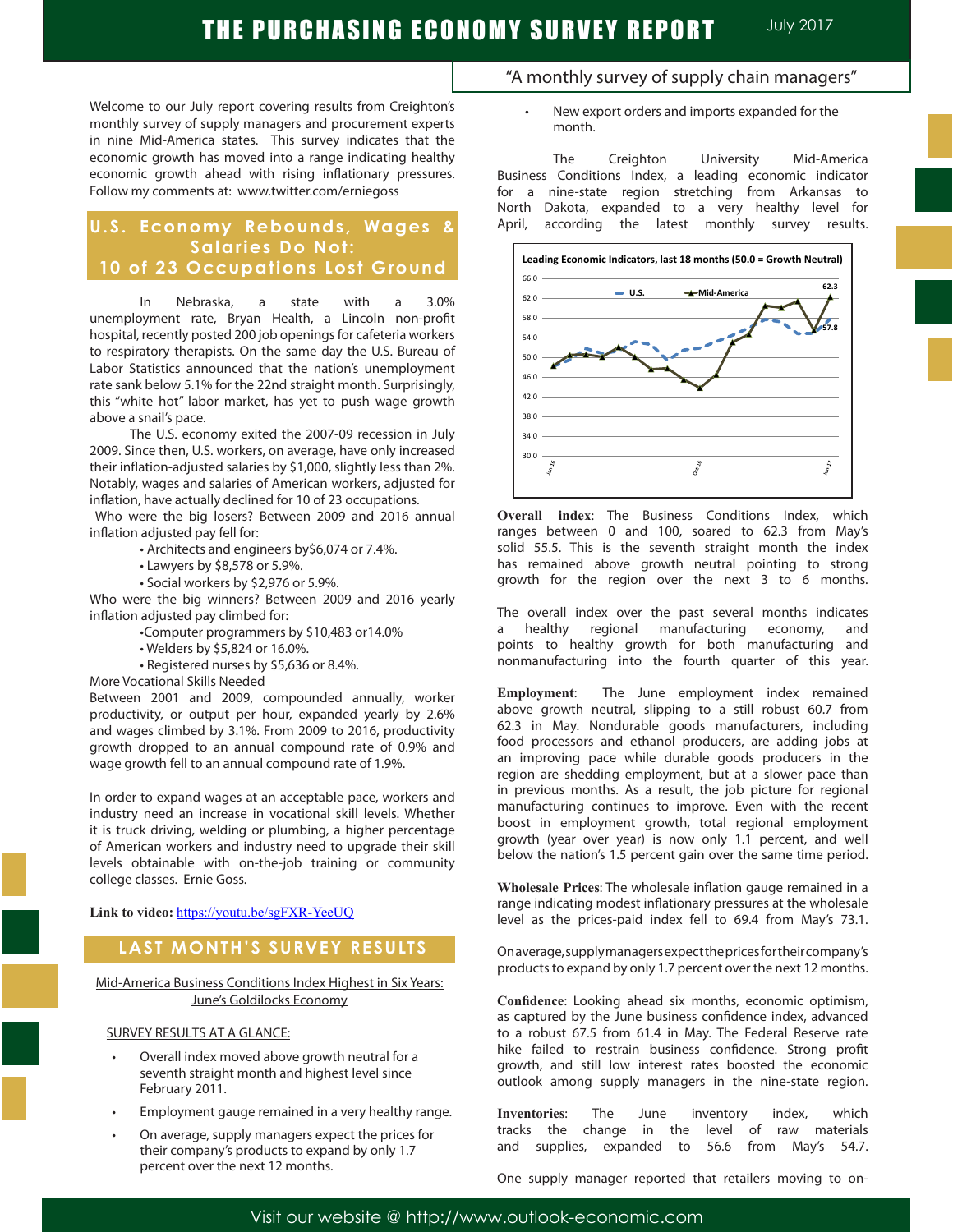line buying from in-store buying was changing the supply chain delivery lead time and inventory levels of firms.

**Trade**: The regional new export orders index climbed to 56.6 from 54.0 in May, and the import index increased to 56.7 from May's 52.4. An expanding regional economy supported buying from abroadforthemonth.RecentdeclinesinthevalueoftheU.S.dollar and expanding global economic conditions have supported a new export orders index above growth neutral for the month.

**Other components**: Components of the June Business Conditions Index were new orders at 68.5, up from 54.8 in May; production or sales index was 70.3, up from 56.7 in May; and delivery speed of raw materials and supplies rose to 55.6 from last month's 49.1.

This month supply managers were asked about their data security concerns. In terms of choosing a supplier, more than one of five businesses, or 21.9 percent, indicated data security was either the most important, or a very important factor in choosing a supplier. Only 18.2 percent reported data security was only a minor concern.

As reported by one supply manager, "The data security issue is quickly becoming a larger issue as we continue to do more overseas business."

**Trade**: The regional new export orders index fell to a still positive 54.0 from 60.5 in April, and the import index dropped to 52.4 from April's 60.7. An expanding regional economy supported buying from abroad for the month. Recent declines in the value of the U.S. dollar and expanding global economic conditions have supported a new export orders index above growth neutral for the month.

**Other components**: Components of the May Business Conditions Index were new orders at 54.8, down from 61.8 in May; production or sales index was 56.7, down from 63.8 in April; and delivery speed of raw materials and supplies slumped to 49.1 from last month's 55.5.

The Creighton Economic Forecasting Group has conducted the monthly survey of supply managers in nine states since 1994 to produce leading economic indicators of the Mid-America economy. States included in the survey are Arkansas, Iowa, Kansas, Minnesota, Missouri, Nebraska, North Dakota, Oklahoma and South Dakota.

The forecasting group's overall index, referred to as the Business Conditions Index, ranges between 0 and 100. An index greater than 50 indicates an expansionary economy over the course of the next three to six months. The Business Conditions Index is a mathematical average of indices for new orders, production or sales, employment, inventories and delivery lead time. This is the same methodology, used since 1931, by the Institute for Supply Management, formerly the National Association of Purchasing Management.

## **MID-AMERICA STATES**

### ARKANSAS

The June overall index for Arkansas rose to 66.1 from May's 58.4. Components of the index from the monthly survey of supply managers were new orders at 73.2, production or sales at 75.3, delivery lead time at 58.3, inventories at 59.5, and employment at 64.2. Manufacturers in the state are now adding jobs at a quicker pace than nonmanufacturers. Based on surveys over the past several months, Arkansas will continue to add

"A monthly survey of supply chain managers"

manufacturing and nonmanufacturing jobs at a healthy pace.

### IOWA

The June Business Conditions Index for Iowa improved to 61.4 from 57.5 in May. Components of the overall index from the monthly survey of supply managers were new orders at 68.0, production or sales at 70.0, delivery lead time at 54.2, employment at 59.6, and inventories at 55.3. Nondurable goods continue to add jobs at a solid pace more than offsetting losses for the state's durable goods producers. Manufacturing and nonmanufacturing activity will continue to expand in the state through the fourth quarter of this year with job gains trailing the expansion in overall economic activity.

#### KANSAS

The Kansas Business Conditions Index for June expanded to 56.3 from May's 53.9. Components of the leading economic indicator from the monthly survey of supply managers were new orders at 62.3, production or sales at 64.2, delivery lead time at 49.7, employment at 54.7, and inventories at 50.7. Gains for nondurable goods producers, including food processors, more than offset pullbacks for durable goods manufacturers<br>including transportation equipment manufacturers. transportation equipment manufacturers.

### MINNESOTA

The June Business Conditions Index for Minnesota soared to a regional high 68.0 from May's healthy 58.4. Components of the overall June index from the monthly survey of supply managers were new orders at 75.2, production or sales at 77.4, delivery lead time at 59.9, inventories at 61.2, and employment at 66.0. Expansions were recorded for a broad range of manufacturers, both durable and nondurable, including navigation equipment producers, medical equipment manufacturers and food processors. Based on surveys over the past several months, the state economy will continue to grow at a healthy pace through the fourth quarter of this year.

#### MISSOURI

The June Business Conditions Index for Missouri rose to a soft 53.8 from 51.0 in May. Components of the overall June index from the survey of supply managers were new orders at 59.6, production or sales at 61.3, delivery lead time at 47.5, inventories at 48.5, and employment at 52.3. Growth was recorded by nondurable and durable goods producers in the state. However, manufacturing growth continues to lag behind nonmanufacturing advancements. Business expansion will remain positive through the end of the final quarter of this year.

#### NEBRASKA

The June Business Conditions Index for Nebraska climbed to a very healthy 61.3 from 55.2 in May. Components of the index from the monthly survey of supply managers were new orders at 67.8, production or sales at 69.8, delivery lead time at 54.0, inventories at 55.2, and employment at 59.5. Durable goods producers continue to shed jobs. However, these losses are more than offset by gains among nondurable goods manufacturers in the state. Expansions were very healthy for foods processors in the state as metal manufacturers and machinery producers recorded pullbacks.

### NORTH DAKOTA

North Dakota's overall, or Business Conditions Index, advanced above growth neutral for the month. The index for June from a survey of supply managers rocketed to 67.2 from May's 53.9. Components of the overall index were new orders at 74.4, production or sales at 76.3, delivery lead time at 59.2, employment at 65.2, and inventories at 60.5. Manufacturing linked to energy is once again expanding as manufacturers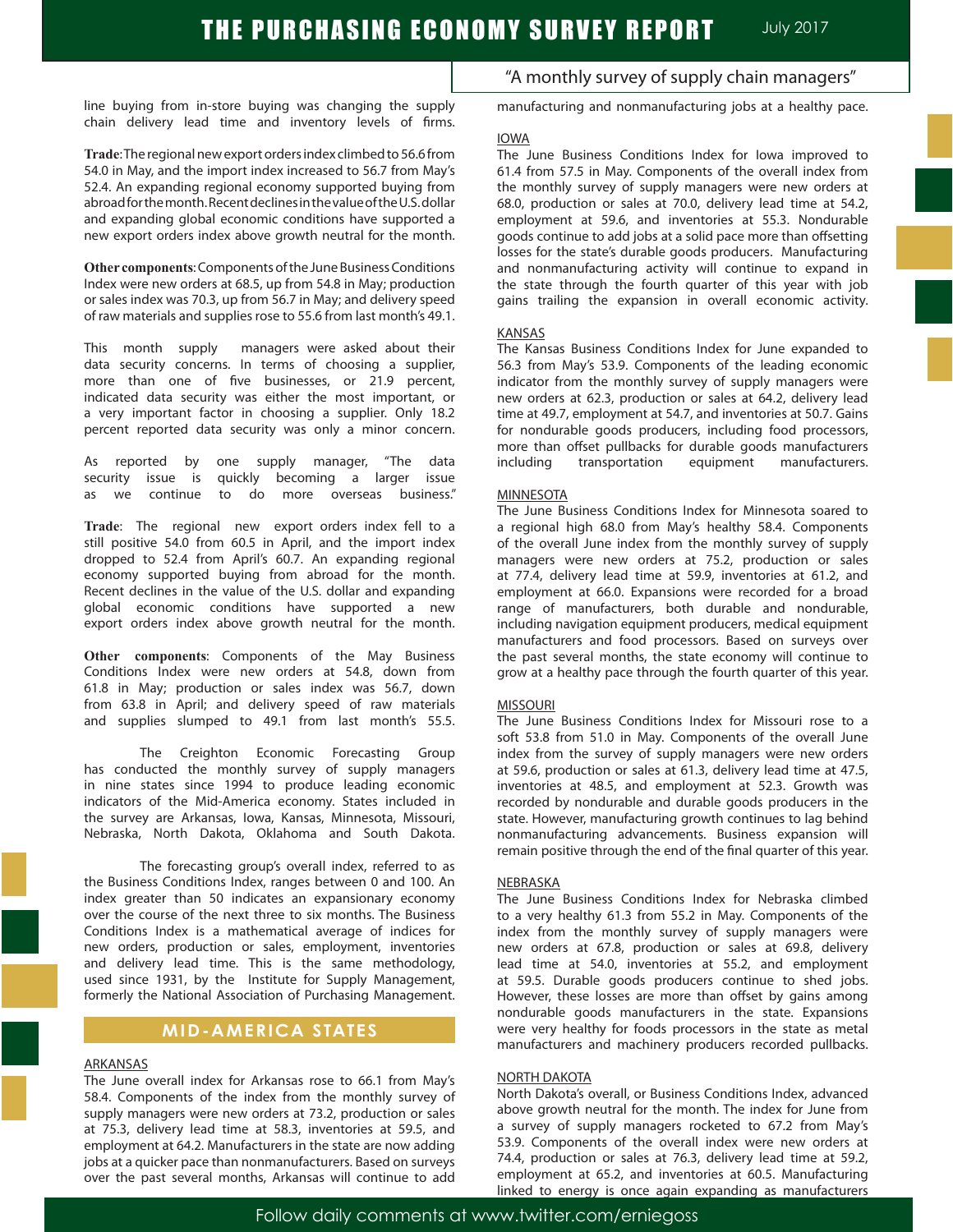tied to agriculture continue to experience pullbacks. Based on surveys over the past several months, the state will continue to add jobs and economic activity through the fourth quarter of this year.

## OKLAHOMA

Oklahoma's June Business Conditions Index remained above the growth neutral threshold for sixth straight month. The overall index climbed to 57.7 from 54.2 in May. Components of the overall June index from a survey of supply managers in the state were new orders at 63.9, production or sales at 65.7, delivery lead time at 50.9, inventories at 51.9, and employment at 56.0. Oklahoma manufacturers are once again adding jobs and expanding economic activity. Food processors in the state are experiencing healthy business and job growth. Oklahoma will, based on recent surveys, continue to expand at a positive pace, but unspectacular pace through the final quarter of this year.

### SOUTH DAKOTA

The Business Conditions Index for South Dakota increased to 67.4 from May's regional high 61.7. Components of the overall index for the June survey of supply managers in the state were new orders at 74.6, production or sales at 76.8, delivery lead time at 59.5, inventories at 60.7, and employment at 65.5. Expansions among nondurable goods manufacturers in the state more than compensated for slight losses for durable goods producers. Manufacturing output in the state is growing at a healthy pace even as producers add jobs at a sub-par rate.



# **THE BULLISH NEWS**

- The nation added 222,000 jobs for June even as the unemployment rate rose to a very healthy 4.4%.
- More Americans entered the workforce in June with a labor force participation rate of 62.8%, up slightly from May's 62.7%.
- The Case-Shiller home price index for the U.S. rose 5.5% in April from one year earlier.
- The Consumer Price Index (CPI) was unchanged in June. Over the last 12 months, the all items index rose 1.6%. Low inflation is giving the Fed room to hold off on interest rate hikes.



I

## **THE BEARISH NEWS**

- Worker wages rose only 2.5% in June from one year earlier. This is only slightly above the inflation rate.
- Due to a drop in expected inflation, the price of gold fell to its lowest level since March.

# **WHAT TO WATCH**

- • **Jobs Report on August 4**: The Bureau of Labor Statistics will release its employment report for July. Another weak reading on wages could push the Federal Reserve to forego another 2017 rate hike.
- **Consumer Price Index on August 11: The Bureau of** Labor Statistics will release the inflation gauge for July. An annualized increase below 1.5% will be bullish for

## "A monthly survey of supply chain managers"

bond prices and sink both short and long-term interest rates.

 • **Yield on 10-Year US Treasury bond:** This yield will rise as inflation advances. Current yield is 2.38% and still well below the historical average.

# **Goss Eggs (Recent Dumb Economic Moves)**

European Union officials have begun assembling a list of US goods, including Kentucky whiskey, Florida orange juice and Wisconsin dairy products, to target for tariff retaliation over Donald Trump's plans to limit steel imports. Both sides are wrong, wrong, wrong.

Survey results for June will be released on the first business day of next month, August 1.

Follow Goss on twitter at http://twitter.com/erniegoss For historical data and forecasts visit our website at: http://www2.creighton.edu/business/economicoutlook/